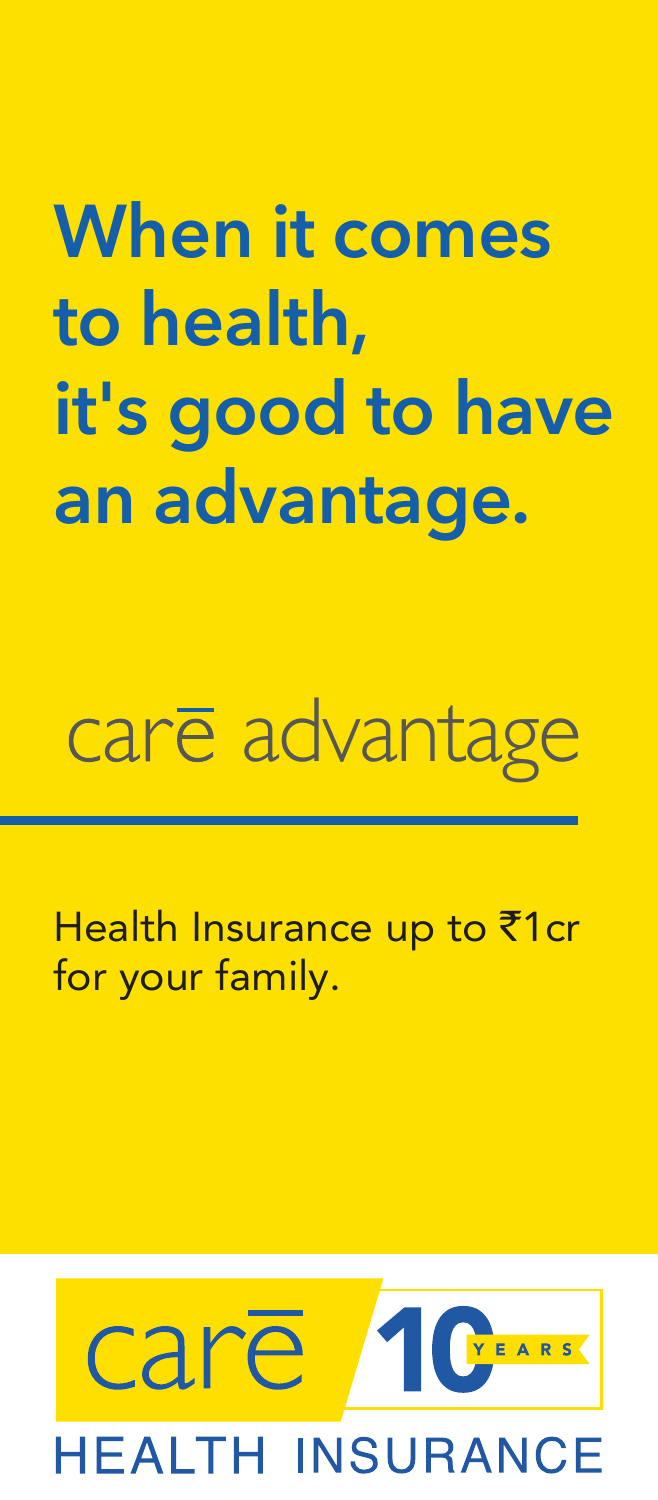#### Care Health Insurance

(Formerly Religare Health Insurance Company Limited)

Care Health Insurance is a specialized Health Insurer offering health insurance services to employees of corporates, individual customers and for financial inclusion as well. With Care Health Insurance's operating philosophy being based on the principal tenet of 'consumer-centricity', the company has consistently invested in the effective application of technology to deliver excellence in customer servicing, product innovation and value-for-money services.

Care Health Insurance currently offers products in the retail segment for Health Insurance, Critical Illness, Personal Accident, Top-up Coverage, International Travel Insurance and Maternity along with Group Health Insurance and Group Personal Accident Insurance for corporates.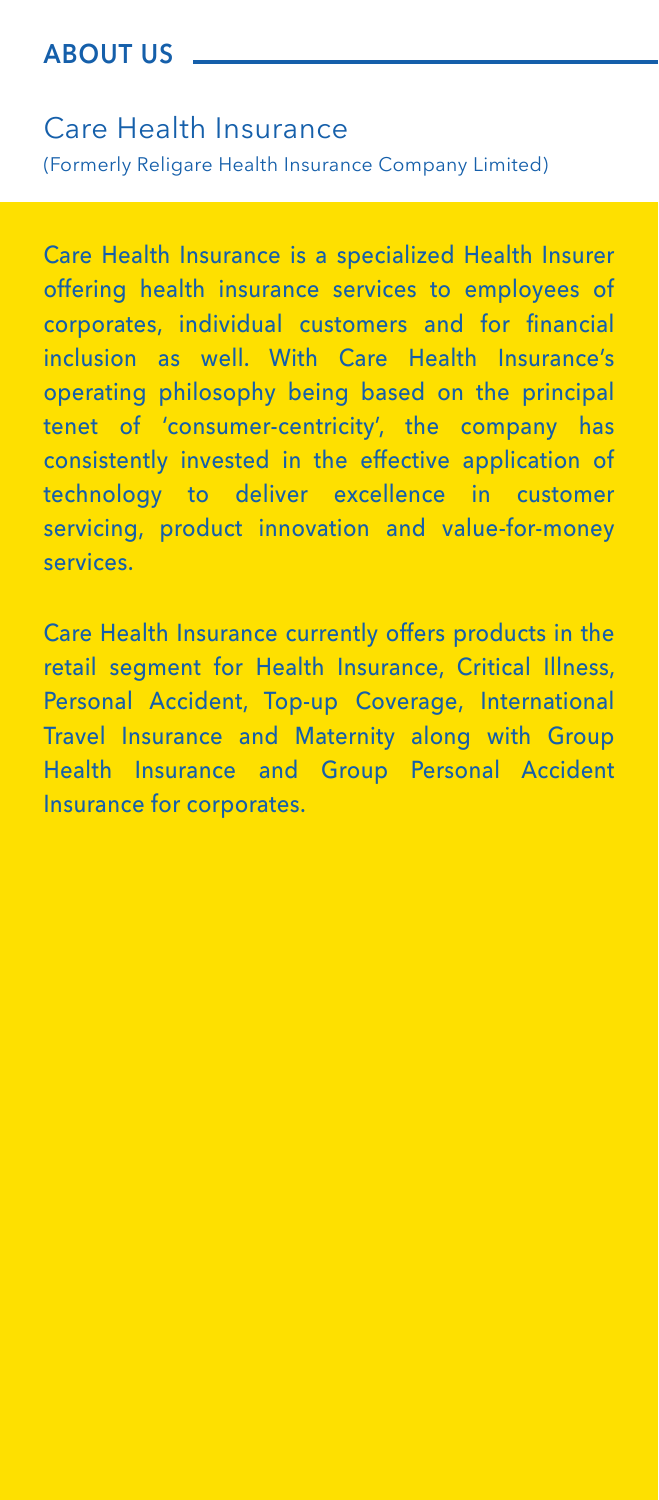## care advantage



#### **A HEALTH INSURANCE PLAN THAT ENSURES YOU NEVER RUN OUT OF COVER**

At Care Health Insurance, our endeavor is to always provide our policy holders an access to quality healthcare. With the launch of Care Advantage, we have granted our customers an option to get high Sum Insured (upto Rs. 1 crore), so that their families are adequately covered.

#### **KEY FEATURES**

High Sum Insured Option upto Rs. 1 Crore. Get your expenses covered - At the time of selecting a health insurance plan, one should select the amount wisely as it covers the medical expenses for a year. Make sure you chose a sum insured which won't fall short in case of an emergency and the premium for which is not too exorbitant.

#### **CASHLESS TREATMENT AT 9800+ NETWORK HOSPITALS**

Concentrate only on your recovery and relieve yourself from the worry of arranging for funds. Leave the bill payment arrangements to us with cashless hospitalisation.

#### **AUTOMATIC RECHARGE OF SUM INSURED**

A Refill is always welcome! So your sum insured is reinstated just when you need it the most. If you ever run out of/exhaust your health cover due to claims made, we reinstate the entire sum insured of your policy once, which can be used for any future claims during the same year. Not just this you can avail the benefit unlimited number of times by opting an Optional Cover - Unlimited Automatic Recharge. Our knows no limits; this is our guarantee to you!

Recharge amount can be utilized for the Second Claim in the same Policy Year for same person for treatment of an earlier claimed illness/injury after 45 Days of discharge of the last hospitalisation.

#### **30 DAYS PRE HOSPITALIZATION COVER**

Sometimes the procedures that finally lead you to hospital, such as investigative tests and medication, can be quite financially draining. We cover the medical expenses incurred by you up to 30 days before your hospitalisation.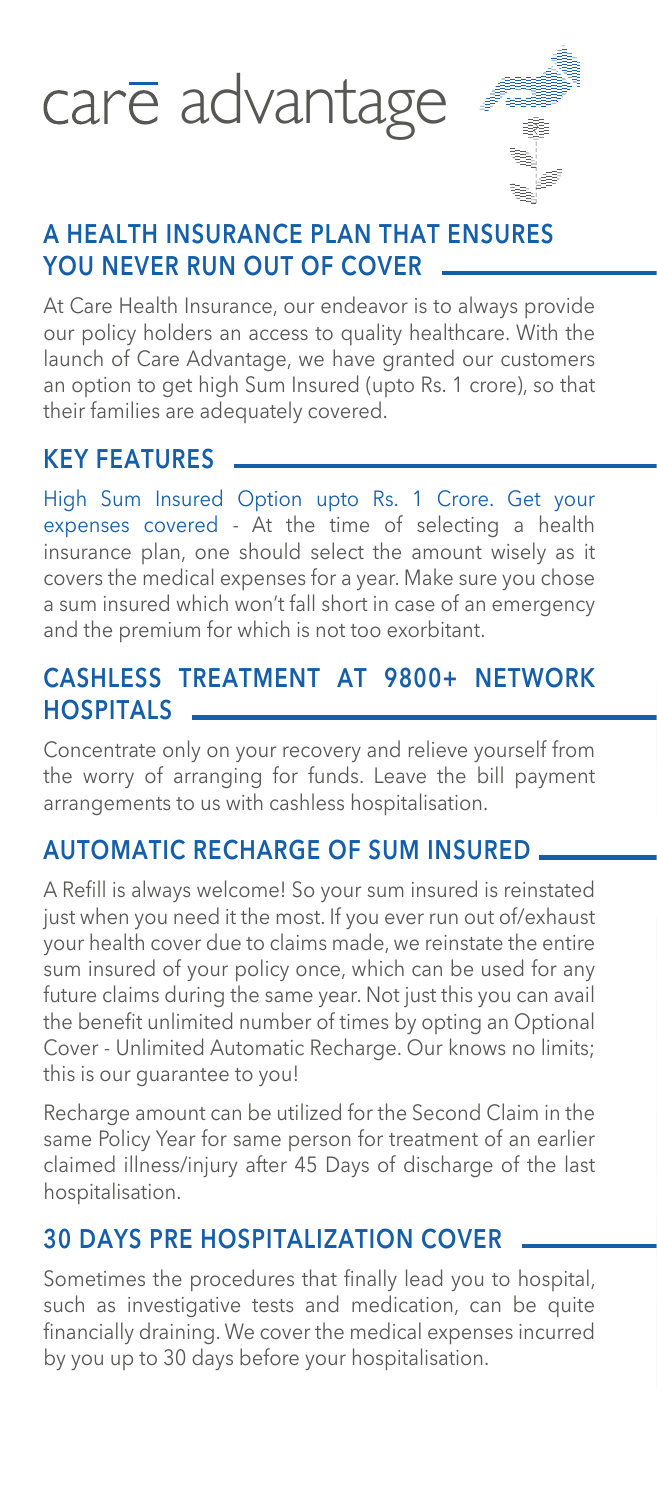#### **60 DAYS POST HOSPITALIZATION COVER**

Expenses don't end once you are discharged. There are follow-up visits to your medical practitioner, medication that is required and sometimes even further confirmatory tests. We cover the medical expenses incurred by you up to 60 days after your hospitalisation.

#### **NO CLAIM BONUS**

Get flat increase of 10% in Sum Insured for next policy year in case of no claim. No Claim Bonus in any case will not exceed 50% of Sum Insured under the policy and in the event there is a claim in a policy year, then the No Claim Bonus accrued will be reduced at a same proportion.

| Entry Age - Minimum                        | Individual: 5 years<br>Floater: 91 Days with at least 1 Insured<br>Person of age 18 years or above |
|--------------------------------------------|----------------------------------------------------------------------------------------------------|
| Entry Age - Maximum                        | Lifelong                                                                                           |
| Age of Proposer                            | 18 Years or above                                                                                  |
| Policy Term                                | $1/2/3$ Years                                                                                      |
| How can You cover Yourself                 | Individual/Floater                                                                                 |
| Initial Wait Period                        | 30 Days                                                                                            |
| Named Ailment wait Period                  | 24 Months                                                                                          |
| <b>Pre-Existing Disease</b><br>Wait Period | 48 Months                                                                                          |

#### **POLICY BENEFITS:**

| Sum Insured*                                       | ₹25 Lacs, ₹50 Lacs and ₹1 crore                                                          |
|----------------------------------------------------|------------------------------------------------------------------------------------------|
| Room Rent                                          | No Sub-Limit                                                                             |
| ICU charges                                        | No Sub-Limit                                                                             |
| In Patient & Day Care<br><b>Treatment Expenses</b> | Up to Sum Insured                                                                        |
| Pre Hospitalisation/<br>Post Hospitalisation       | 30 days pre hospitalization<br>and 60 days post hospitalization                          |
| Automatic Recharge                                 | Yes, once in a Policy Year                                                               |
| Ambulance Cover                                    | Up to Sum Insured                                                                        |
| Organ Donor Expenses                               | Up to Sum Insured                                                                        |
| No Claim Bonus (NCB)                               | 10% increase in SI per Policy Year in<br>case of claim-free year;<br>Max up to 50% of SI |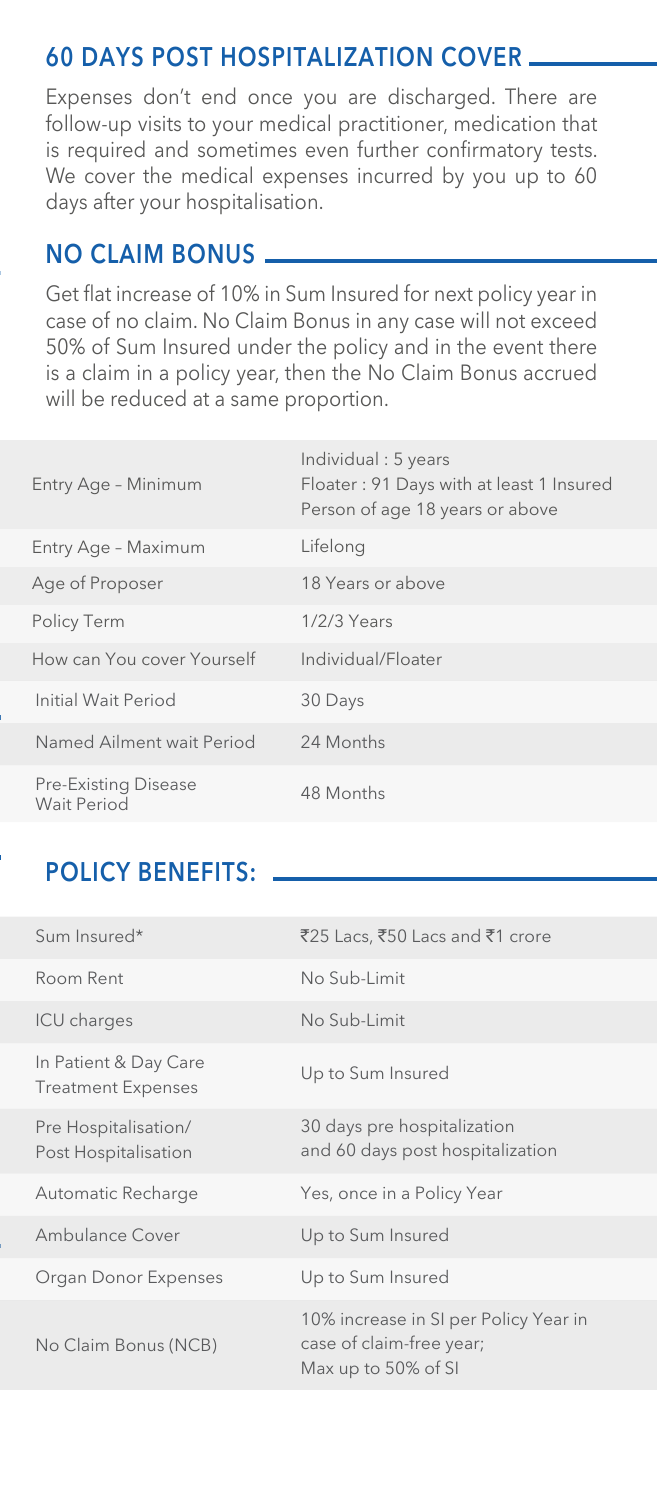#### **OPTIONAL BENEFITS:**

| No Claims Bonus Super<br>(NCBS) | 50% increase in SI per Policy Year in<br>case of claimfree year; Max up to<br>100% of SI<br>(50% decrease in SI per Policy Year<br>in case a claim has been paid; Such<br>decrease is only in SI accrued as<br>NCBS) |
|---------------------------------|----------------------------------------------------------------------------------------------------------------------------------------------------------------------------------------------------------------------|
| Air Ambulance Cover             | Up to ₹5 Lacs                                                                                                                                                                                                        |
| Smart Select                    | for hospitals covered under Smart<br>Select Network: upto SI                                                                                                                                                         |
|                                 | For Other hospitals not part of Smart<br>Select Network: 20% co-payment on<br>all claims                                                                                                                             |
|                                 | Note: check the list of hospitals<br>covered under smart select on<br>https://www.careinsurance.com/<br>smart-select-network-locator.html                                                                            |
| Reduction in PED Wait Period    | Applicable PED Wait Period of<br>4 Years, will be reduced to 2 Years                                                                                                                                                 |
| Co-Payment Waiver               | Option to waive - off the mandatory<br>20% Co-payment per claim at entry<br>age 61 Years and above.                                                                                                                  |
| Annual Health Check-up          | Annual                                                                                                                                                                                                               |
| Room Rent Modification          | Single Private room category                                                                                                                                                                                         |

#### **PERMANENT EXCLUSIONS:**

- (i) Expenses attributable to self-inflicted injury resulting from suicide, attempted suicide
- (ii) Expenses arising out of or attributable to alcohol or drug use/misuse/abuse
- (iii) Expenses related to any admission primarily for diagnostics and evaluation purposes only
- (iv) External Congenital disease
- (v) Change-of-Gender treatments

For a detailed set of exclusions, please refer the policy wordings. \*Other Sum Insured options are also available